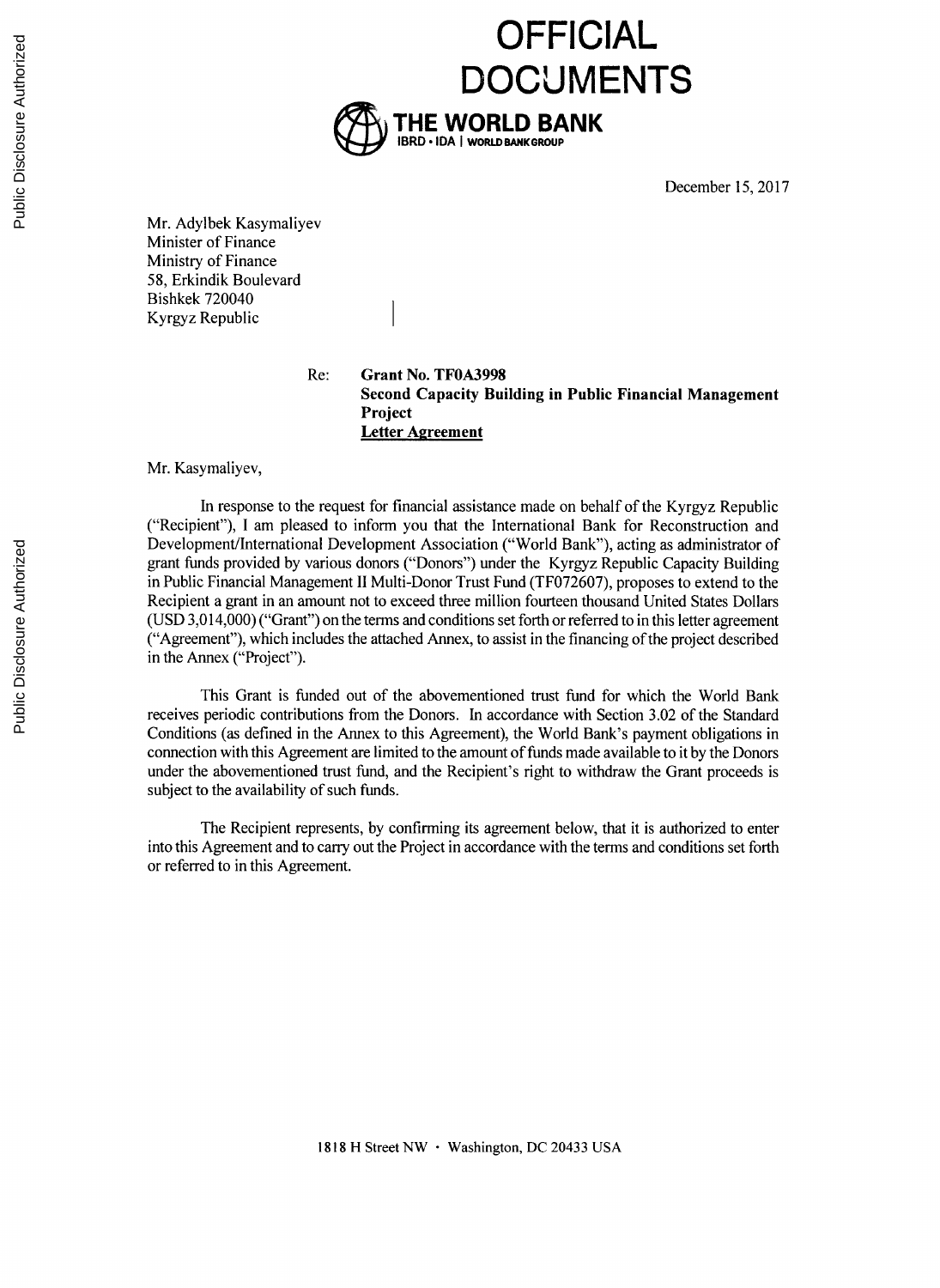Please confirm the Recipient's agreement to the foregoing **by** having an authorized official of the Recipient sign and date the enclosed copy of this Agreement, and returning it to the World Bank.

Very truly yours, **INTERNATIONAL** BANK FOR **RECONSTRUCTION AND DEVELOPMENT/INTERNATIONAL DEVELOPMENT ASSOCIATION**

 $\mathbf{B}$ Murcy

Lilia Burunciuc Regional Director Central Asia Region

AGREED:

KYRGYZ REPUBLIC

**By** Authorizea Representative Name Title *Minister of Finance* Date:  $JanuQ$ 

Enclosures:

- **(1)** Standard Conditions for Grants Made **by** the World Bank Out of Various Funds, dated February **15,** 2012
- (2) Disbursement Letter of the same date as this Agreement, together with "Disbursement Guidelines for Investment Project Financing", dated February **2017**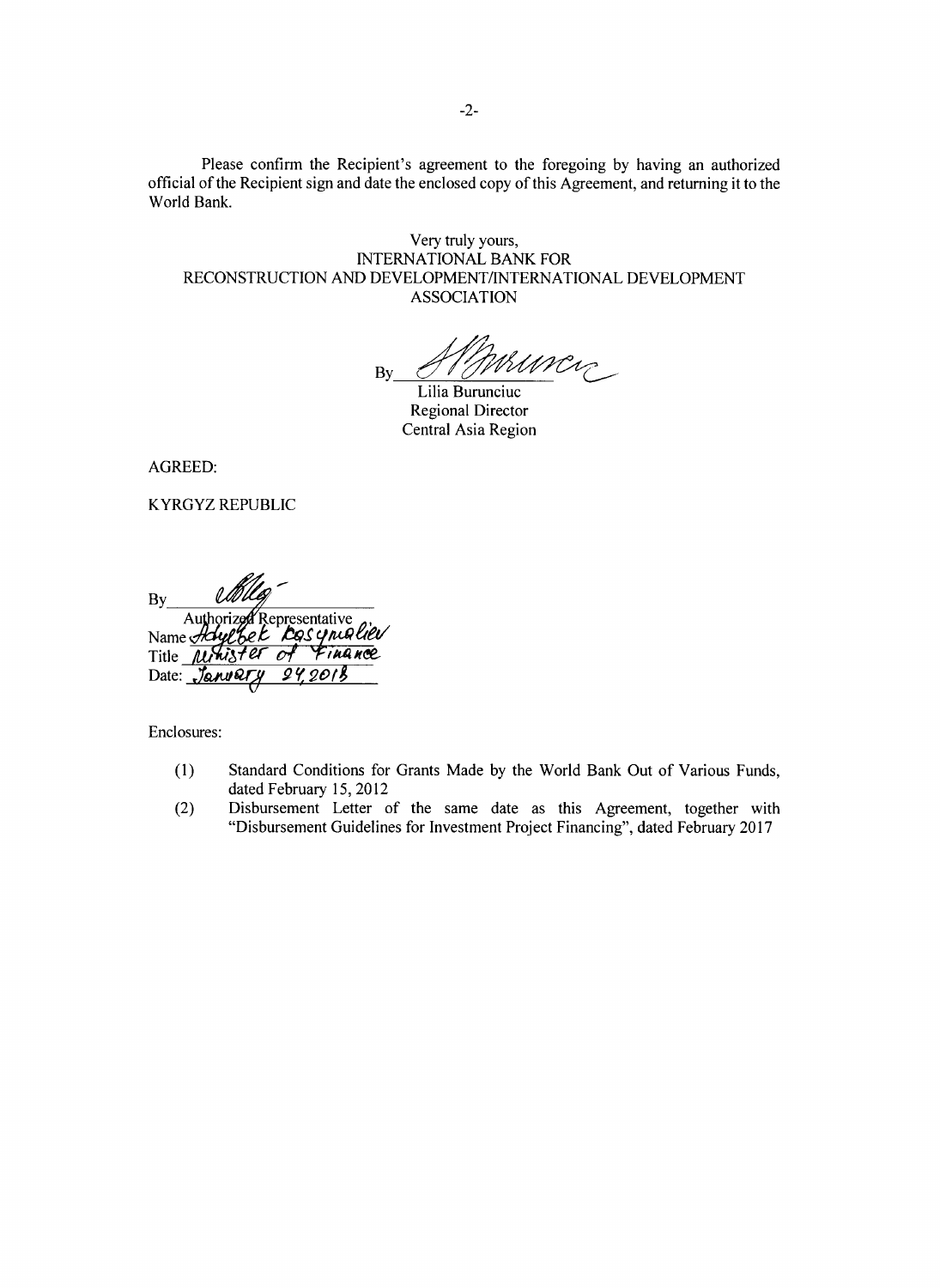# **Article I Standard Conditions; Definitions**

*1.01. Standard Conditions.* The Standard Conditions for Grants Made **by** the World Bank out of Various Funds dated February **15,** 2012 ("Standard Conditions"), constitute an integral part of this Agreement.

1.02. *Definitions.* Unless the context requires otherwise, the capitalized terms used in this Agreement have the meanings ascribed to them in the Standard Conditions or in this Agreement, and the following additional terms have the following meanings:

- (a) "MOF" means the Recipient's Ministry of Finance.
- **(b)** "Operating Costs" means the reasonable costs, as shall have been approved **by** the World Bank, for the incremental expenses incurred on account of Project implementation, management, monitoring and evaluation, consisting of vehicle operation and maintenance, communication and insurance costs, banking charges, rental expenses, support for information systems, office maintenance and repairs, expenditures for materials and supplies, utilities, document duplication/printing, interpretation and translation costs, consumables, travel cost and per diem for Project staff for travel linked to the implementation of the Project, salaries of contractual staff for the Project and the associated Social Charges (but excluding consultants' services and salaries of officials of the Recipient's civil service).
- (c) "Project Board" means a board to be maintained **by** the Recipient in accordance with the provisions of Section **2.03** (a) of the Annex to this Agreement.
- **(d)** "Project Operational Manual" means the manual to be adopted **by** the Recipient for the implementation of the Project referred to in Section **2.03** (c) of the Annex to this Agreement, containing detailed arrangements and procedures for institutional coordination and day-to-day execution of the Project; disbursement and financial management; procurement; monitoring and evaluation, reporting and communication; and such other administrative, financial, technical and organizational arrangements and procedures as shall be required for the Project; as said manual may be modified from time to time with the prior written no-objection of the World Bank, and such term includes any schedules to such manual.
- (e) "Social Charges" means any payments or contributions for health benefits, unemployment benefits, disability insurance, workers' compensation benefits, retirement (pension or social security) benefits, and life insurance, or any other benefits according to the Kyrgyz Republic's legislation.
- **(f)** "Technical Expert Panel" means a panel to be maintained **by** the Recipient in accordance with the provisions of Section **2.03 (b)** of the Annex to this Agreement.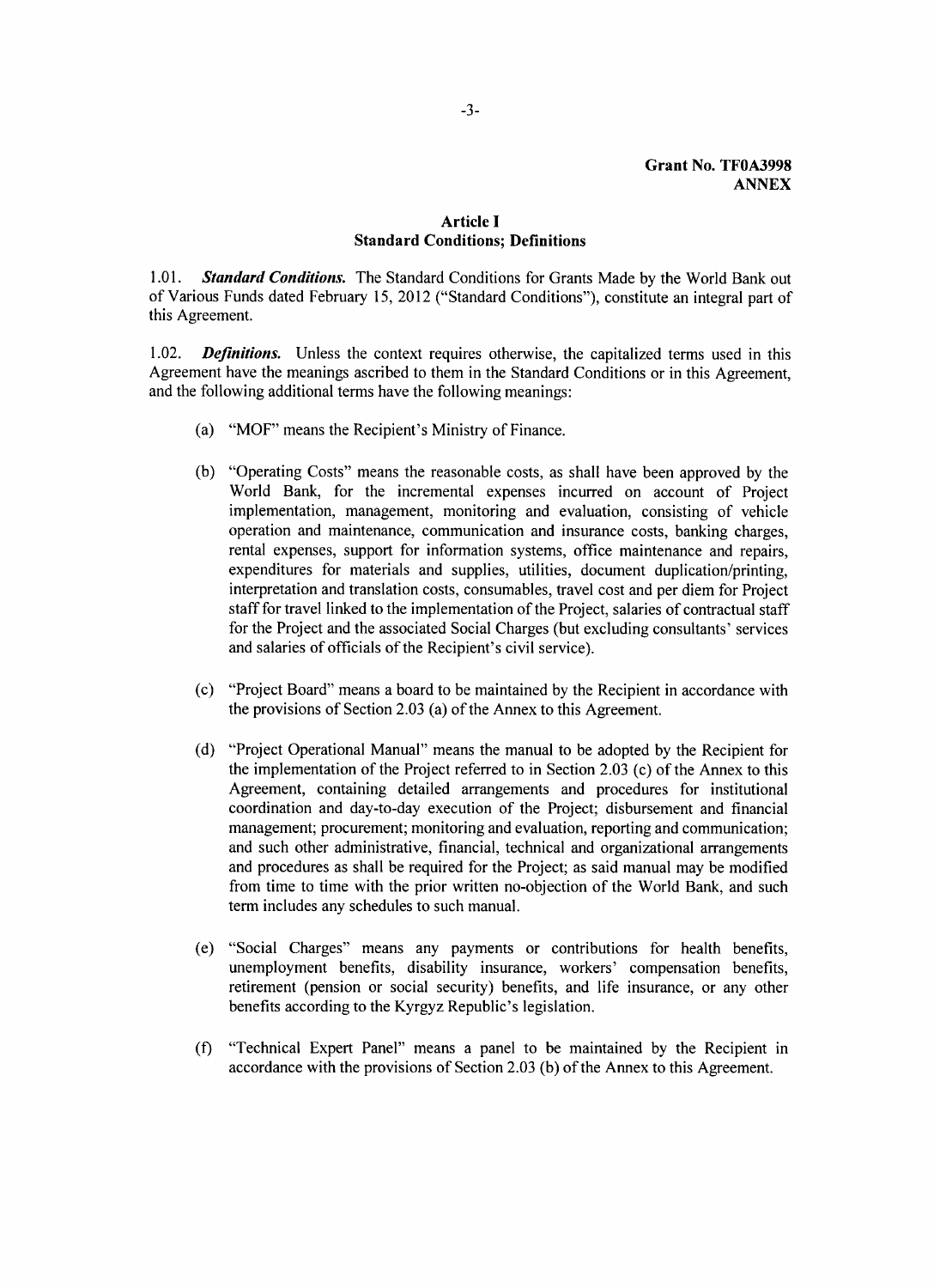*(g)* "Training" means the reasonable costs, as shall have been approved **by** the World Bank, for training conducted under the Project, including tuition, travel and subsistence costs for training participants, costs associated with securing the services of trainers, rental of training facilities, preparation and reproduction of training materials, and other costs directly related to training course preparation and implementation (but excluding goods and consultants' services).

# **Article II Project Execution**

2.01. *Project Objectives and Description.* The objective of the Project is to improve budget predictability, control and transparency in the Kyrgyz Republic.

The Project consists of the following parts:

# **Part 1. Strengthening Budget Planning and Execution**

Support MOF to: (a) carry out selected assessments of necessary changes to strengthen legislative and regulatory Public Finance Management (PFM) framework; **(b)** strengthen medium-term budgetary framework; (c) improve budget revenue and expenditure forecasting; **(d)** implement program budgeting reforms and improve program-based budgeting and investment planning, including improvements in sector-level expenditure planning; (e) improve budget transparency through improved coverage and quality of publicly disclosed fiscal information and institutionalization of public budget hearings; and (f) implement Training programs for participating stakeholders in the relevant sector.

### **Part 2. Building Capacity of the Ministry of Finance in Public Finance Management**

Capacity building of MOF to: (a) implement PFM development strategy action plan; **(b)** carry out analysis of implementation processes and user requirements of budget information system; (c) manage public debt; **(d)** carry out certification program of selected internal auditors and pilot internal audits and Training; (e) implement financial management and internal control system; **(f)** further expand the government e-Procurement system; and **(g)** carry out Training needs assessment and development and implementation of selected Training programs.

### **Part 3. Strengthening of Intergovernmental Fiscal Relations and Sub-National PFM**

Support MOF to: (a) operationalize the intergovernmental fiscal relations development concept, including *inter alia* through: (i) carrying out analysis of expenditure assignments, simplification of equalization formulae and improvements in tax capacity assessments; and (ii) developing and implementing a methodology for monitoring and evaluation of PFM quality at the sub-national level; **(b)** carry out two sub-national and one national public expenditure and financial accountability assessments; and (c) implement Training programs in such areas.

# **Part 4. Project Management**

Provision of technical and operational support for the day-to-day management and monitoring and evaluation of the Project.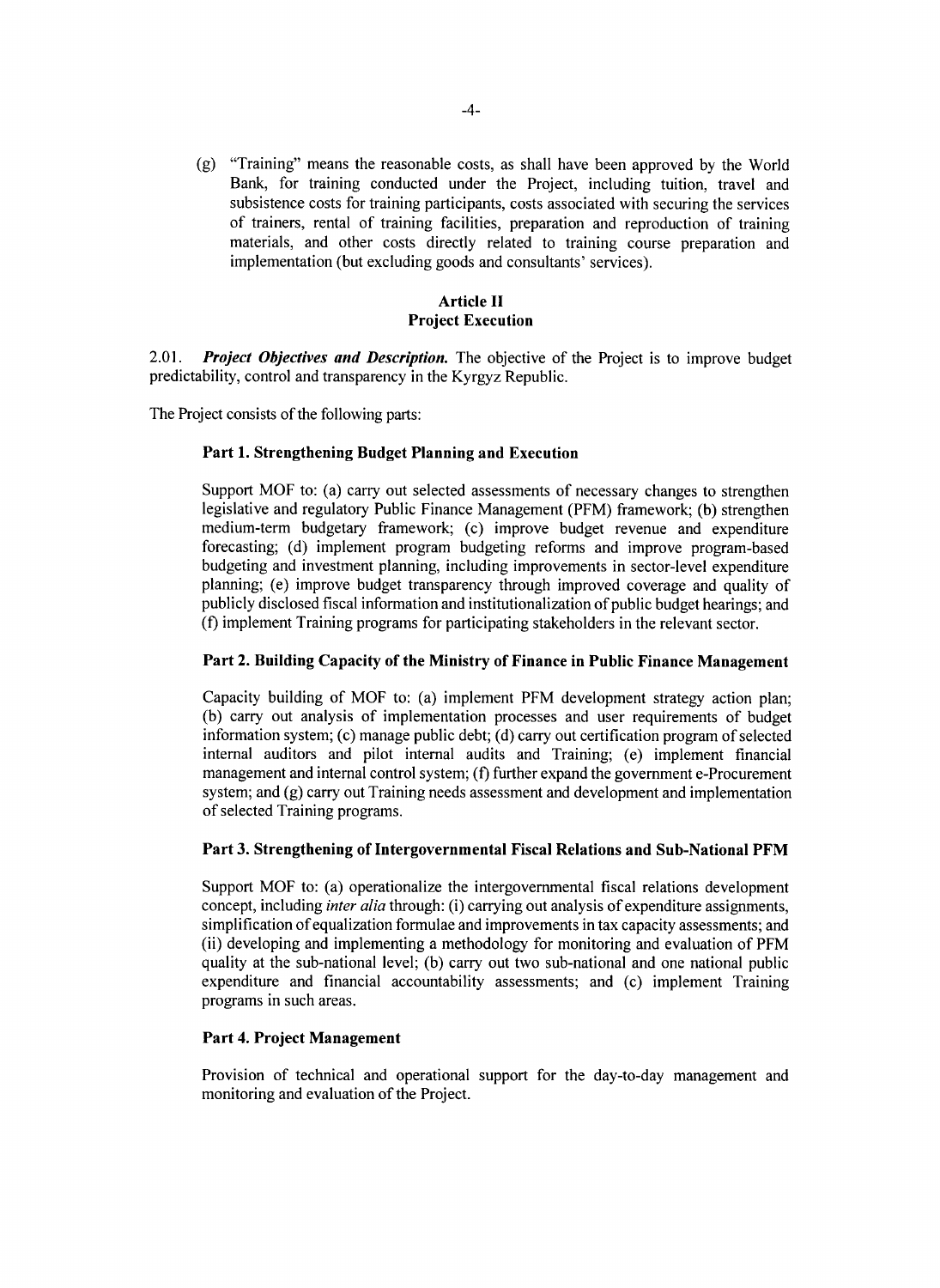2.02. *Project Execution Generally.* The Recipient declares its commitment to the objectives of the Project. To this end, the Recipient shall carry out the Project through MOF in accordance with the provisions of: (a) Article II of the Standard Conditions; **(b)** the "Guidelines on Preventing and Combating Fraud and Corruption in Projects Financed **by** IBRD Loans and **IDA** Credits and Grants", dated October *15,* **2006** and revised in January 2011 ("Anti-Corruption Guidelines"); and (c) this Article II.

### *2.03. Institutional and Other Arrangements.*

The Recipient shall:

- (a) Maintain a Project Board with a mandate, composition and resources satisfactory to the World Bank, throughout the period of implementation of the Project, which shall meet periodically for the purposes of, *inter alia,* (i) providing overall strategic guidance on all activities carried out under the Project; and (ii) facilitating the coordination and timely implementation of Project activities.
- **(b)** Maintain a Technical Expert Panel with a mandate, composition and resources satisfactory to the World Bank, throughout the period of implementation of the Project, to act as a discussion forum and source of advice on activities carried out under the Project.
- (c) Ensure that the Project is carried out in accordance with the arrangements and procedures set out in the Project Operational Manual (provided, however, that in the event of any conflict between the arrangements and procedures set out in the Project Operational Manual and the provisions of this Agreement, the provisions of this Agreement shall prevail) and shall not amend, abrogate or waive any provisions of the Project Operational Manual unless the World Bank has provided its prior no-objection thereof in writing.

*2.04. Donor Visibility and Visit.* (a) The Recipient shall take or cause to be taken all such measures as the World Bank may reasonably request to identify publicly the Donor's support for the Project.

**(b)** For the purposes of Section **2.09** of the Standard Conditions, the Recipient shall, upon the World Bank's request, enable the representatives of the Donors to visit any part of the Recipient's territory for purposes related to the Project.

## *2.05. Documents; Records.*

In addition, and without limitation to the obligations set forth in Section **2.05** of the Standard Conditions, the Recipient shall ensure that:

(a) all records evidencing expenditures under the Project are retained for seven years and six months after the Closing Date, such records to include: (i) this Agreement, all addenda thereof, and any amendments thereto; (ii) the Recipient's financial and narrative progress reports submitted to the World Bank; (iii) the Recipient's financial information related to the Grant, including audit reports, invoices and payroll records; (iv) the Recipient's implementation documentation (including sub-agreements, procurement files, contracts, purchase orders); and (v) the corresponding supporting evidence referred to in Section 3.04 of the Standard Conditions; and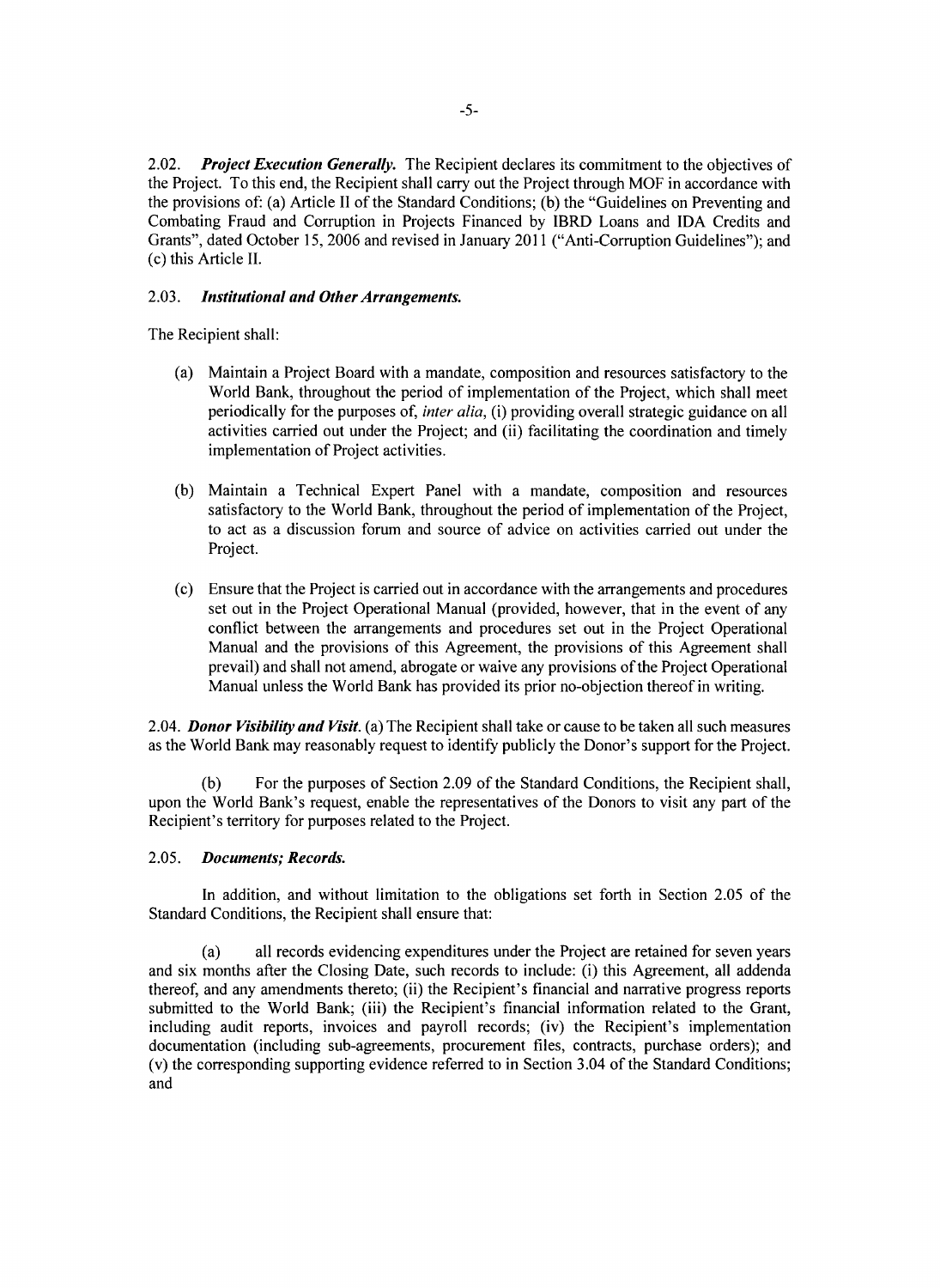**(b)** the representatives of the World Bank are: (i) able to examine all records referred to above in paragraph (a); (ii) provided all such information concerning such records as they may from time to time reasonably request; and (iii) able to disclose such records and information to the Donor.

*2.06. Project Monitoring, Reporting and Evaluation.* (a) The Recipient shall monitor and evaluate the progress of the Project and prepare Project Reports in accordance with the provisions of Section **2.06** of the Standard Conditions and on the basis of indicators acceptable to the World Bank. Each Project Report shall cover the period of one **(1)** calendar semester, and shall be furnished to the World Bank not later than one **(1)** month after the end of the period covered **by** such report.

**(b)** The Recipient shall prepare the Completion Report in accordance with the provisions of Section **2.06** of the Standard Conditions. The Completion Report shall be furnished to the World Bank not later than six **(6)** months after the Closing Date.

*2.07. Financial Management.* (a) The Recipient shall ensure that a financial management system is maintained in accordance with the provisions of Section **2.07** of the Standard Conditions.

**(b)** The Recipient shall ensure that interim unaudited financial reports for the Project are prepared and furnished to the World Bank not later than forty-five days (45) after the end of each calendar quarter, covering the quarter, in form and substance satisfactory to the World Bank.

**(c)** The Recipient shall have its Financial Statements for the Project audited in accordance with the provisions of Section **2.07 (b)** of the Standard Conditions. Each such audit of the Financial Statements shall cover the period of one **(1)** fiscal year of the Recipient. The audited Financial Statements for each such period shall be furnished to the World Bank not later than six **(6)** months after the end of such period.

## **2.08.** *Procurement*

(a) General. **All** goods, non-consulting services and consultants' services required for the Project and to be financed out of the proceeds of the Grant shall be procured in accordance with the requirements set forth or referred to in:

> (i) Section **I** of the "Guidelines: Procurement of Goods, Works and Nonconsulting Services under IBRD Loans and **IDA** Credits and Grants **by** World Bank Borrowers" dated January 2011 (revised July 2014) ("Procurement Guidelines"), in the case of goods and non-consulting services;

> (ii) Sections **I** and IV of the "Guidelines: Selection and Employment of Consultants under IBRD Loans and **IDA** Credits and Grants **by** World Bank Borrowers" dated January 2011 (revised July 2014) ("Consultant Guidelines") in the case of consultants' services; and

> (iii) the provisions of this Section, as the same shall be elaborated in the procurement plan prepared and updated from time to time **by** the Recipient for the Project in accordance with paragraph **1.18** of the Procurement Guidelines and paragraph **1.25** of the Consultant Guidelines ("Procurement Plan").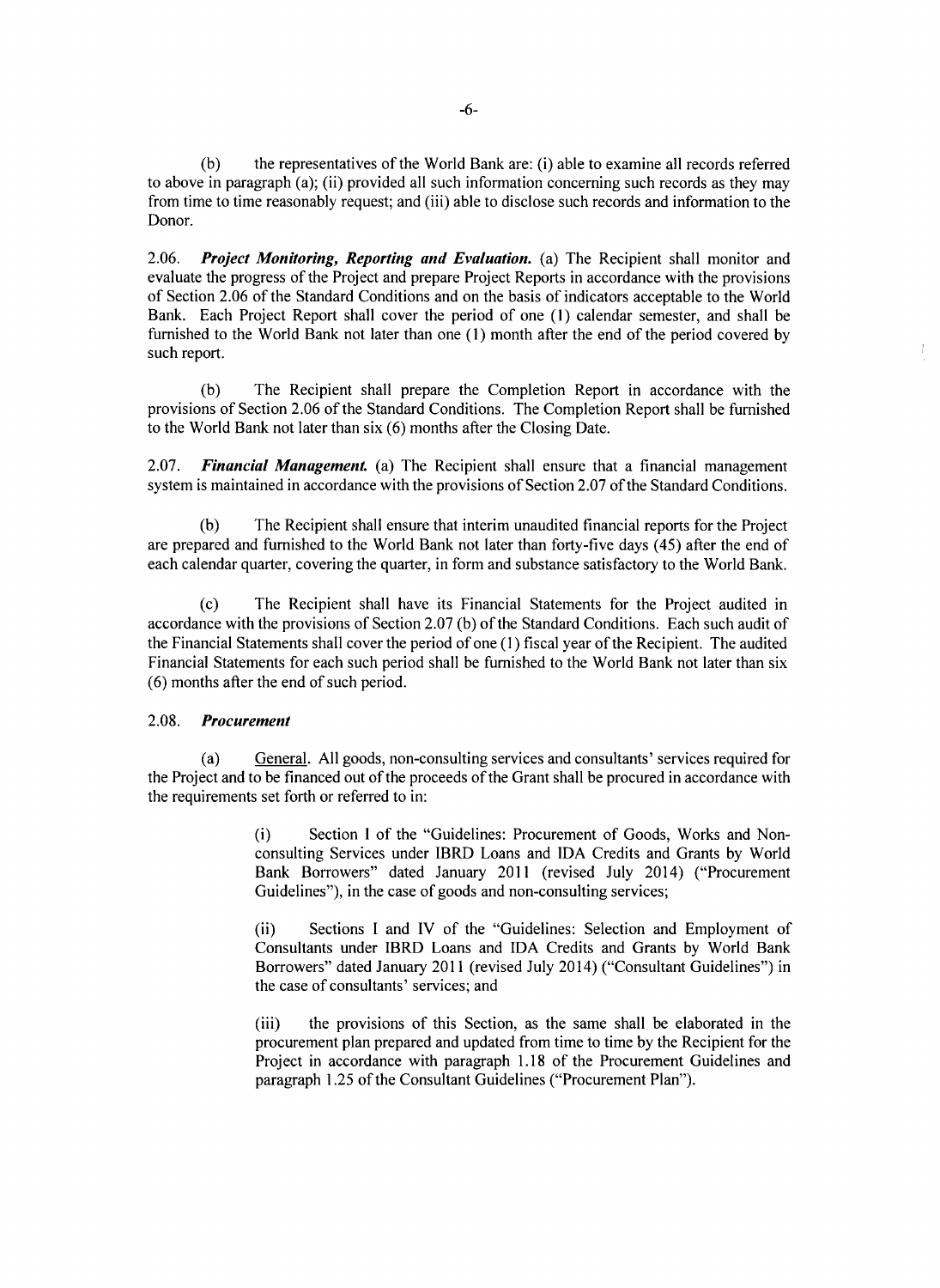**(b)** Definitions. The capitalized terms used in the following paragraphs of this Section to describe particular procurement methods or methods of review **by** the World Bank of particular contracts, refer to the corresponding method described in Sections II and **III** of the Procurement Guidelines, or Sections **II,** III, IV and V of the Consultant Guidelines, as the case may be.

## (c) Particular Methods of Procurement of Goods and Non-consulting Services

Goods and non-consulting services shall be procured under contracts awarded on the basis of Shopping.

### **(d)** Particular Methods of Procurement of Consultants' Services

(i) Except as otherwise provided in item (ii) below, consultants' services shall be procured under contracts awarded on the basis of Quality- and Cost-based Selection.

(ii) The following methods, other than Quality- and Cost-based Selection, may be used for procurement of consultants' services for those assignments which are specified in the Procurement Plan: (a) Quality-based Selection; **(b)** Selection under a Fixed Budget; (c) Least Cost Selection; **(d)** Selection based on Consultants' Qualifications; (e) Single-source Selection of consulting firms; (f) Selection of Individual Consultants; and **(g)** Single-source procedures for the Selection of Individual Consultants.

(e) Review **by** the World Bank of Procurement Decisions. The Procurement Plan shall set forth those contracts which shall be subject to the World Bank's Prior Review. **All** other contracts shall be subject to Post Review **by** the World Bank.

**(f)** Document Retention. Notwithstanding the provisions of paragraphs 2(j) and **5** of Appendix 1 to the Procurement Guidelines, and paragraphs **2(k)** and *5* of Appendix 1 to the Consultant Guidelines, the Recipient: (i) shall retain all documentation with respect to each contract as described in said paragraphs for at least seven years and six months after the Closing Date set forth in Section **3.03** of this Agreement; (ii) shall furnish such documentation to the World Bank at any time upon request; and (iii) hereby authorizes the World Bank to disclose such documentation to the Donor.

# **Article III Withdrawal of Grant Proceeds**

*3.01. Eligible Expenditures.* The Recipient may withdraw the proceeds of the Grant in accordance with the provisions of: (a) the Standard Conditions; **(b)** this Section; and (c) such additional instructions as the World Bank may specify **by** notice to the Recipient (including the "Disbursement Guidelines for Investment Project Financing" dated February **2017,** as revised from time to time **by** the World Bank and as made applicable to this Agreement pursuant to such instructions), to finance Eligible Expenditures as set forth in the following table. The table specifies the categories of Eligible Expenditures that may be financed out of the proceeds of the Grant ("Category"), the allocations of the amounts of the Grant to each Category, and the percentage of expenditures to be financed for Eligible Expenditures in each Category: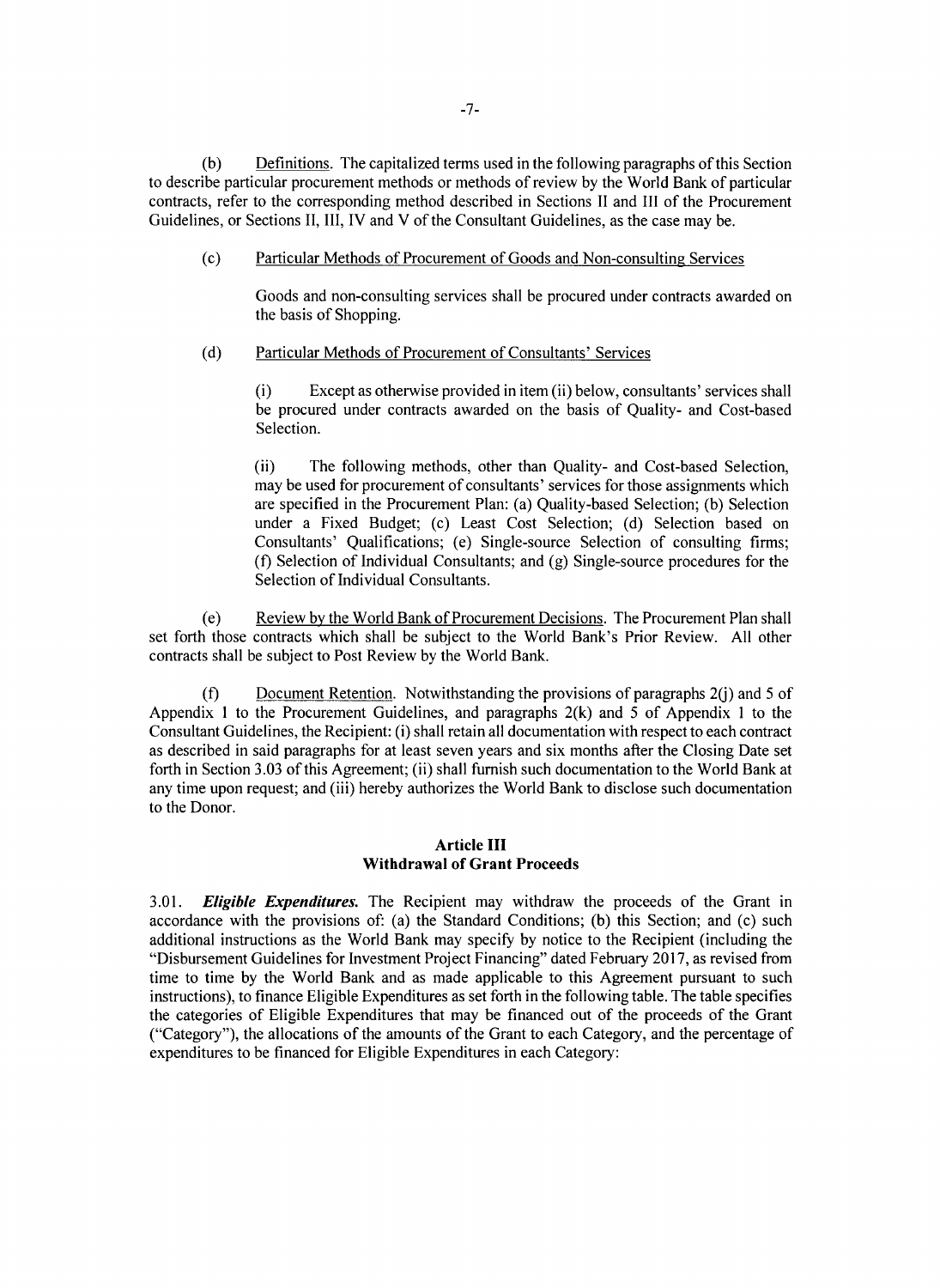| Category                                                                                                              | <b>Amount of the Grant</b><br><b>Allocated</b><br>(expressed in USD) | Percentage of<br><b>Expenditures to be</b><br><b>Financed</b><br>(inclusive of Taxes) |
|-----------------------------------------------------------------------------------------------------------------------|----------------------------------------------------------------------|---------------------------------------------------------------------------------------|
| (1) Goods, non-consulting<br>services, consultants'<br>services, Training and<br>Operating Costs under the<br>Project | 3,014,000                                                            | 100%                                                                                  |
| <b>TOTAL AMOUNT</b>                                                                                                   | 3,014,000                                                            |                                                                                       |

**3.02.** *Withdrawal Conditions.* Notwithstanding the provisions of Section **3.01** of this Agreement, no withdrawal shall be made for payments made prior to the date of this Agreement.

**3.03.** *Withdrawal Period.* The Closing Date referred to in Section **3.06** (c) of the Standard Conditions is August **31,** 2020.

#### **Article IV Effectiveness; Termination**

4.01. This Agreement shall not become effective until evidence satisfactory to the World Bank has been furnished to the World Bank that the conditions specified below have been satisfied.

- (a) The execution and delivery of this Agreement on behalf of the Recipient has been duly authorized or ratified **by** all necessary governmental actions;
- **(b)** The Recipient has prepared and adopted the Project Operational Manual, including a chapter on the specific procedures for procurement and financial management; in form and substance satisfactory to the World Bank; and
- (c) The Recipient has hired the Project staff, including head of Project implementation team; a financial management specialist; and a procurement specialist, with qualifications, performance record and under terms of reference satisfactory to the World Bank.

4.02. As part of the evidence to be furnished pursuant to Section 4.01 (a), there shall be furnished to the World Bank an opinion or opinions satisfactory to the World Bank of counsel acceptable to the World Bank or, if the World Bank so requests, a certificate satisfactory to the World Bank of a competent official of the Member Country, showing on behalf of the Recipient, that this Agreement has been duly authorized or ratified **by,** and executed and delivered on its behalf and is legally binding upon it in accordance with its terms.

4.03. Except as the Recipient and the World Bank shall otherwise agree, this Agreement shall enter into effect on the date upon which the World Bank dispatches to the Recipient notice of its acceptance of the evidence required pursuant to Section 4.01 ("Effective Date"). **If,** before the